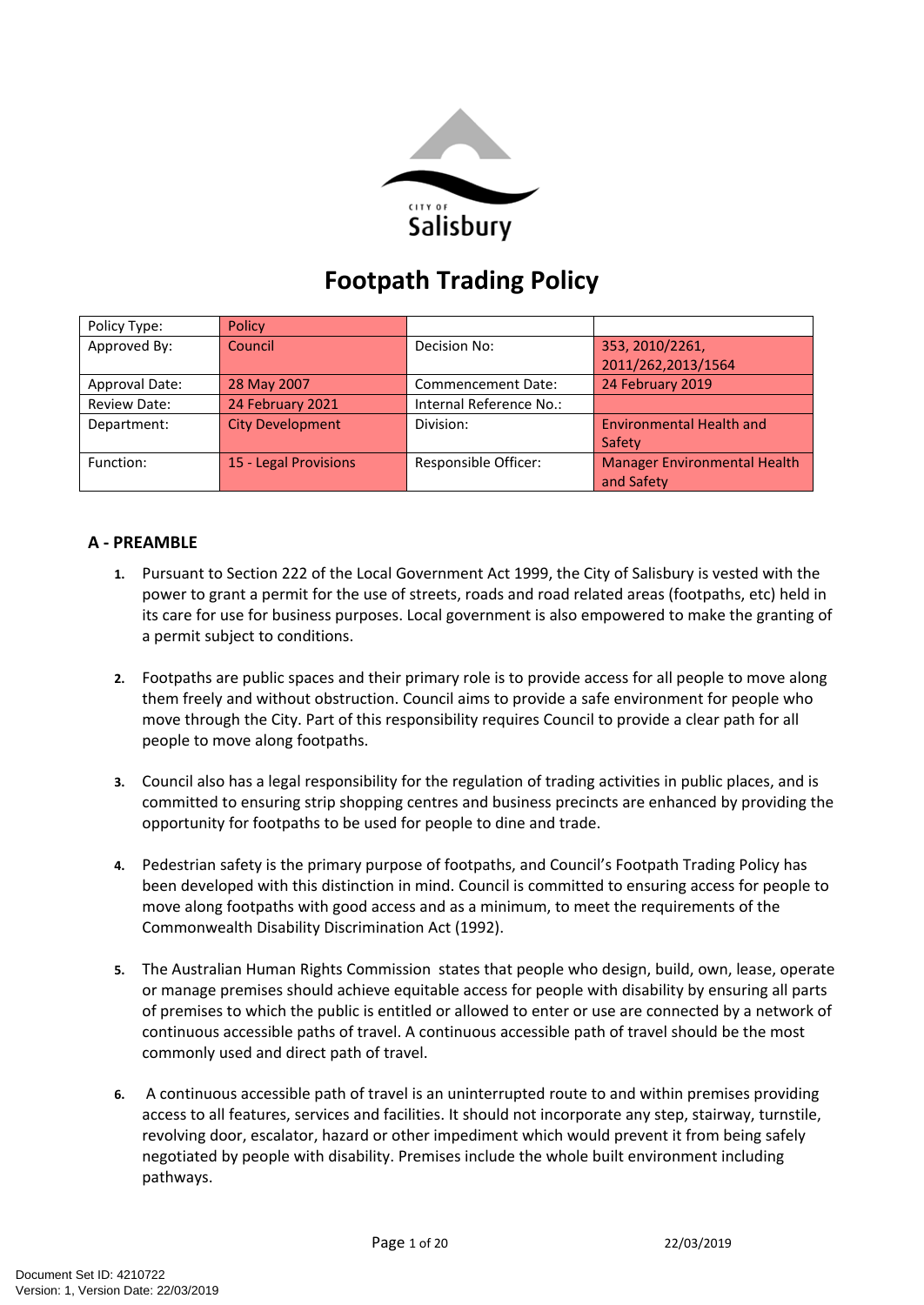- **7.** In order to achieve best practice Council will encourage compliance with the Australian Standard 1428 Design for Access and Mobility. (AS1428 Part 1 and 2)
- **8.** Where possible Council will aim to achieve an effective accessible pedestrian system throughout shopping precincts through the development and maintenance of a continuous accessible path of travel. This should extend out from the property line to provide a consistent footpath environment inclusive of the needs of all of the community.
- **9.** In certain locations and precincts with footpaths in excess of 3.5 metres and or where shop fronts and subsequent building lines are staggered the safety of pedestrians and access by all persons may be better achieved if trading is kept along the building or property line and alternative methods are implemented to maintain a safe and accessible path of travel.

# **B - SCOPE**

**1.** The Footpath Trading Policy applies to the use of all footpaths within the City of Salisbury for commercial purposes, by an organisation, individual or business, and for non-commercial purposes by and organisation, community group, individual or business.

# **C – POLICY PURPOSE/OBJECTIVES**

- **1.** The Footpath Trading Policy aims to ensure that safe and accessible pathways are provided for everyone in the community to use. Council has a legal responsibility under the Commonwealth Disability Discrimination Act 1992 to ensure the development and maintenance of a continuous accessible path of travel along footpaths.
- **2.** This path of travel, the "pedestrian zone", should, extend from the property line with no obstruction or projections wherever possible.
- **3.** The City of Salisbury is responsible for ensuring safe pedestrian walkways. Where this is achieved, Council may allocate space for footpath trading.
- **4.** The Footpath Trading Policy covers:
	- a. what parts of footpaths may be used for footpath trading or the display of goods or signs;
	- b. permit requirements for the use of a Trading Activity Area;
	- c. specific requirements for particular types of footpath trading activities and items;
	- d. administration of the Policy,; and
	- e. Enforcement of permits and the Footpath Trading Policy.

# **D - DEFINITIONS**

- **1.** Authorised Officer a person appointed under Section 260(1) of the Local Government Act as an authorised officer and holding a position within the Inspectorial Services Section.
- **2.** Accessible car parks a car park designated for parking by persons with a disability
- **3.** Shoreline the building line or property line which runs parallel with the footpath that provides a guide for persons with a disability or vision impairment so that they may have a continuous accessible path of travel. There should be no obstructions or projections from this line in order to provide the best possible guidance line for all users including people with vision impairment.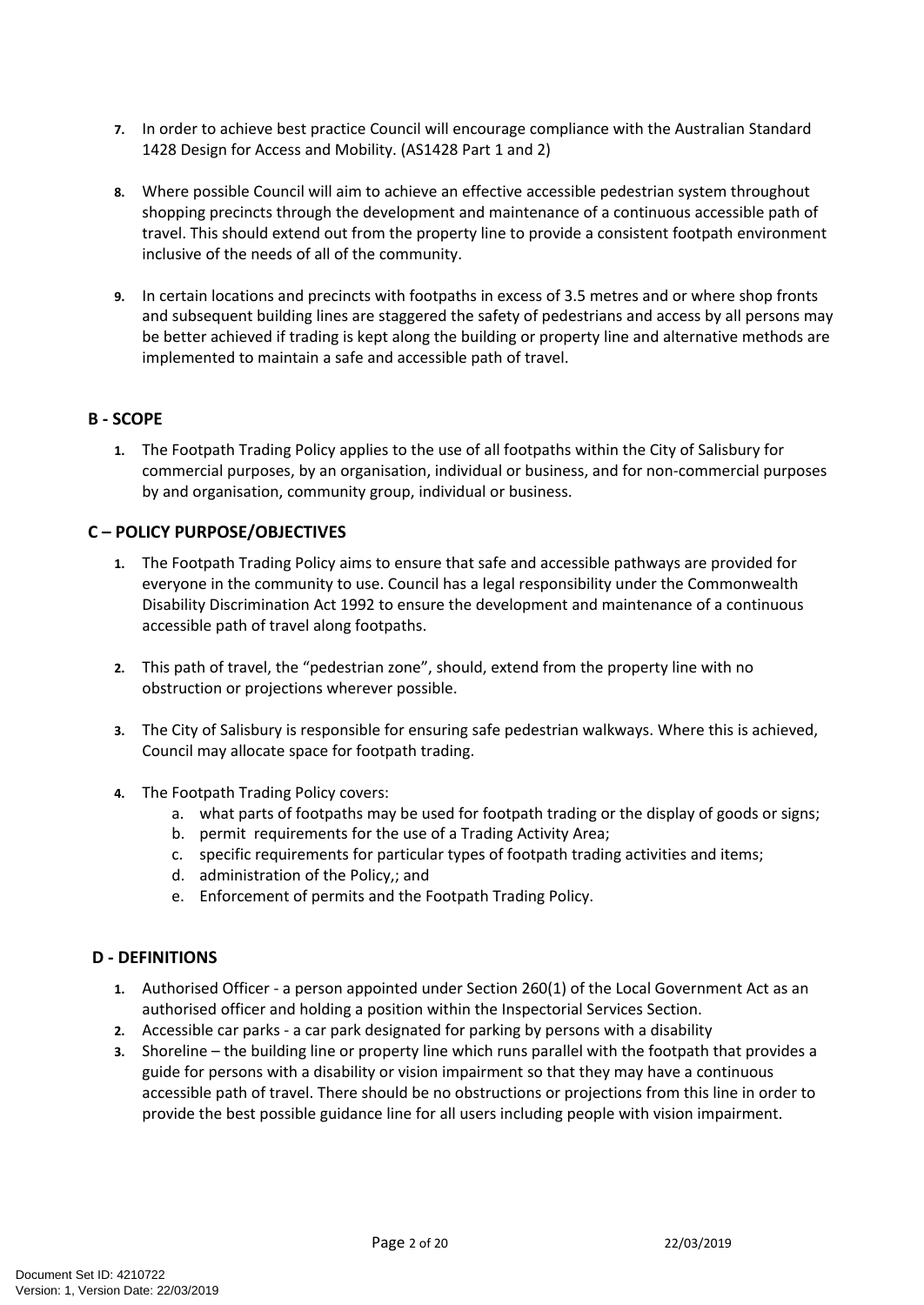## **E - POLICY STATEMENT**

## **Guiding Principles**

- **1.** Council aims to provide clear, safe and unobstructed access at all times for pedestrians of all abilities on Salisbury's footpaths in accordance with Council's statutory responsibilities and the requirements of the Commonwealth Disability Discrimination Act (1992).
- **2.** The Footpath trading activity must relate to and must make a positive contribution to the urban character and amenity of the area and surrounding residential areas.
- **3.** Council strongly supports the long-term viability and sustainability of retail strips.
- **4.** Council acknowledges the importance of footpath trading in enhancing the amenity, vitality and safety of the City's commercial areas.

# **Footpath Zones**

In order to provide for clear and unobstructed access for pedestrians, three footpath zones are defined within the width of the footpath:

## 1. Pedestrian Zone

The pedestrian zone provides a continuous accessible path of travel for people of all abilities, extending from the most forward point of the property line, building line or shop front of premises for a minimum of 1.8m. No footpath trading items may extend into this zone at any time, including items overhead below a height of 2.2m.

#### 2. Trading Activity Zone

The trading activity zone is that area of the footpath where goods, outdoor eating furniture and ancillary items and movable advertising signs may be placed and where other permitted street activities may take place.

All activities associated with the trading must be undertaken in this zone, and this includes:

- Space for shoppers selecting or viewing items
- Space for shopping trolleys and carts
- Space for chairs to be moved in and out from tables, and for seated diners.

Council may place markers in the footpath or otherwise delineate the Trading Activity Zone.

#### 3. Kerbside Zone

The kerbside zone is a buffer from the kerb to allow for access to and from parked vehicles. A minimum of 0.6m buffer as measured from the face of kerb to allow for access to and from parked vehicles including at loading zones. Where there is an accessible parking bay for people with a disability, the setback from the kerb will be at least 1.5m.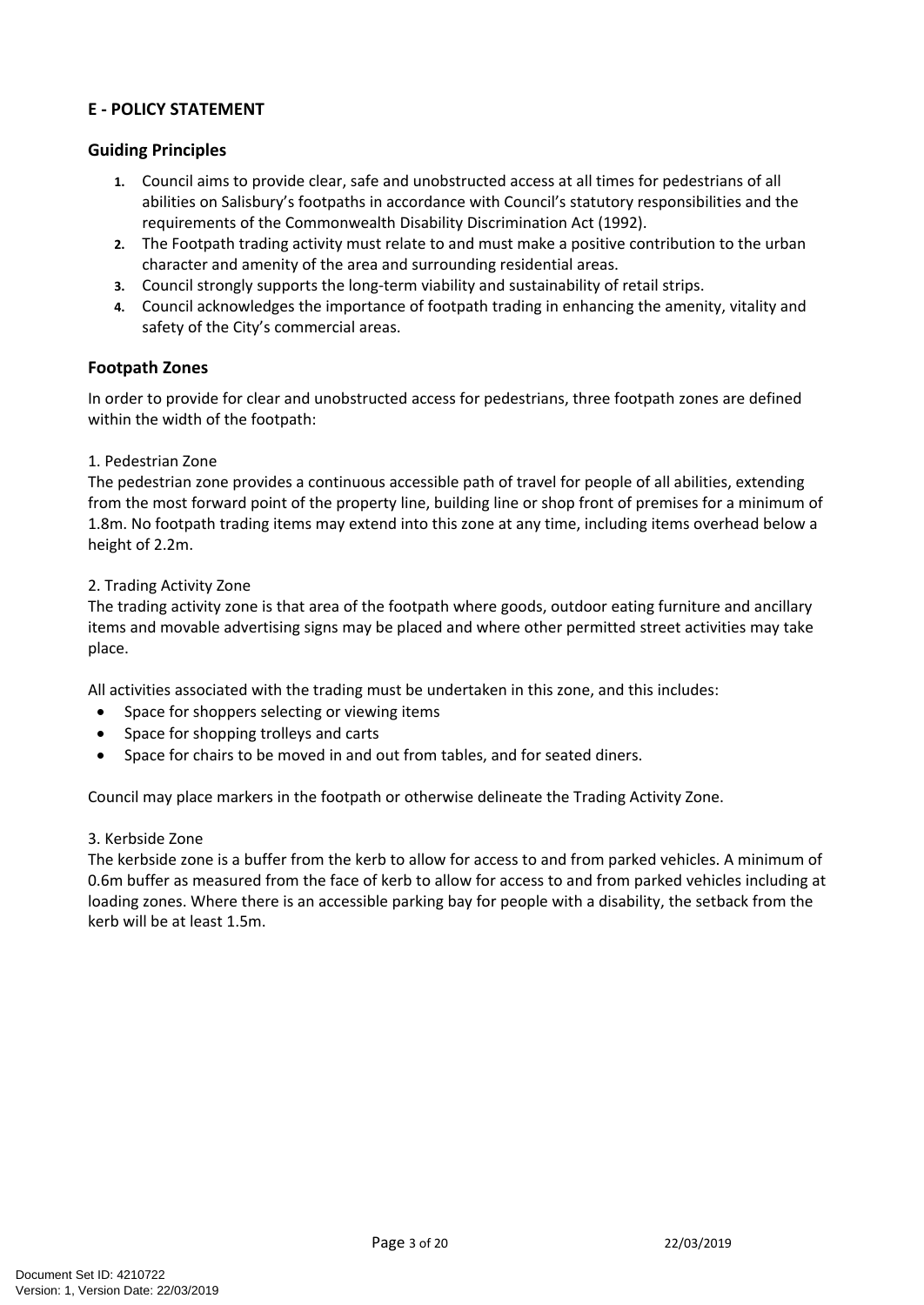#### Plan View



#### Elevation View

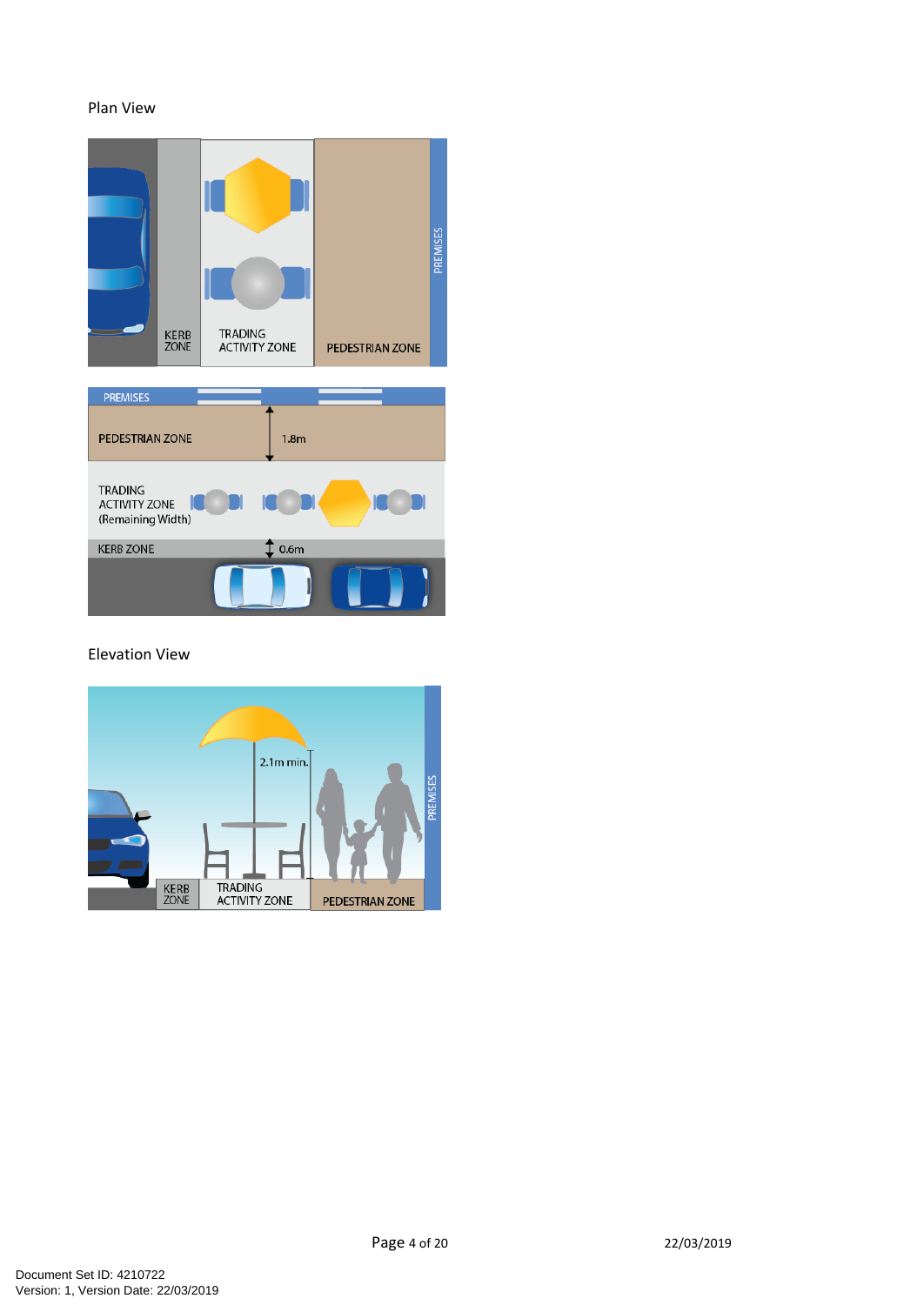# **Footpath Trading**

## **Pedestrian Zone**

The **Pedestrian Zone** extends from the building line or shop front of premises for a minimum of 1.8m. No footpath trading items may extend into this zone at any time, including items overhead below a height of 2.2m.

## **Trading Activity Zone**

The **Trading Activity Zone** is the only area of the footpath where goods, outdoor eating furniture, ancillary items, and advertising signs, may be placed, subject to the provisions of this Policy.

Where adjoining premises have footpath trading and access is required to facilitate pedestrian movement from the kerb to the Pedestrian Zone, a setback of 0.5m is required from each side boundary of premises in order to ensure a 1.0m wide access way is maintained between premises from the kerb to the Pedestrian Zone. Any amendment or change to this setback will be subject to individual site assessments.

## **Encroaching**

Where the **Trading Activity Zone** encroaches in front of adjoining premises, consultation will be undertaken with the adjoining property owner and / or tenants. The results of the consultation will be considered in the decision to issue a permit that results in the **Trading Activity Zone** encroaching. Any change in property or business ownership will require additional consultation.

Decisions relating to encroaching trading will give consideration to public safety, access, amenity, business impact, community benefit and space activation and may result in permits for an area for more than one party.

The use of the Trading Activity Zone will take into account the local amenity and individual characteristics of the area in order to locate trading in the best location that maximises pedestrian safety, access, amenity, and enhances and supports business, community benefit and space activation.

The **Kerbside Zone** is a minimum of 0.6m buffer as measured from the face of kerb to allow for access to and from parked vehicles including at loading zones. Where there is an accessible parking bay for people with a disability and access can be provided adjacent to that parking bay the setback from the kerb may be increased to at least 1.5m.

No items may be placed in either the Pedestrian Zone or the Kerbside Zone.

## Diagram 1: Footpath Trading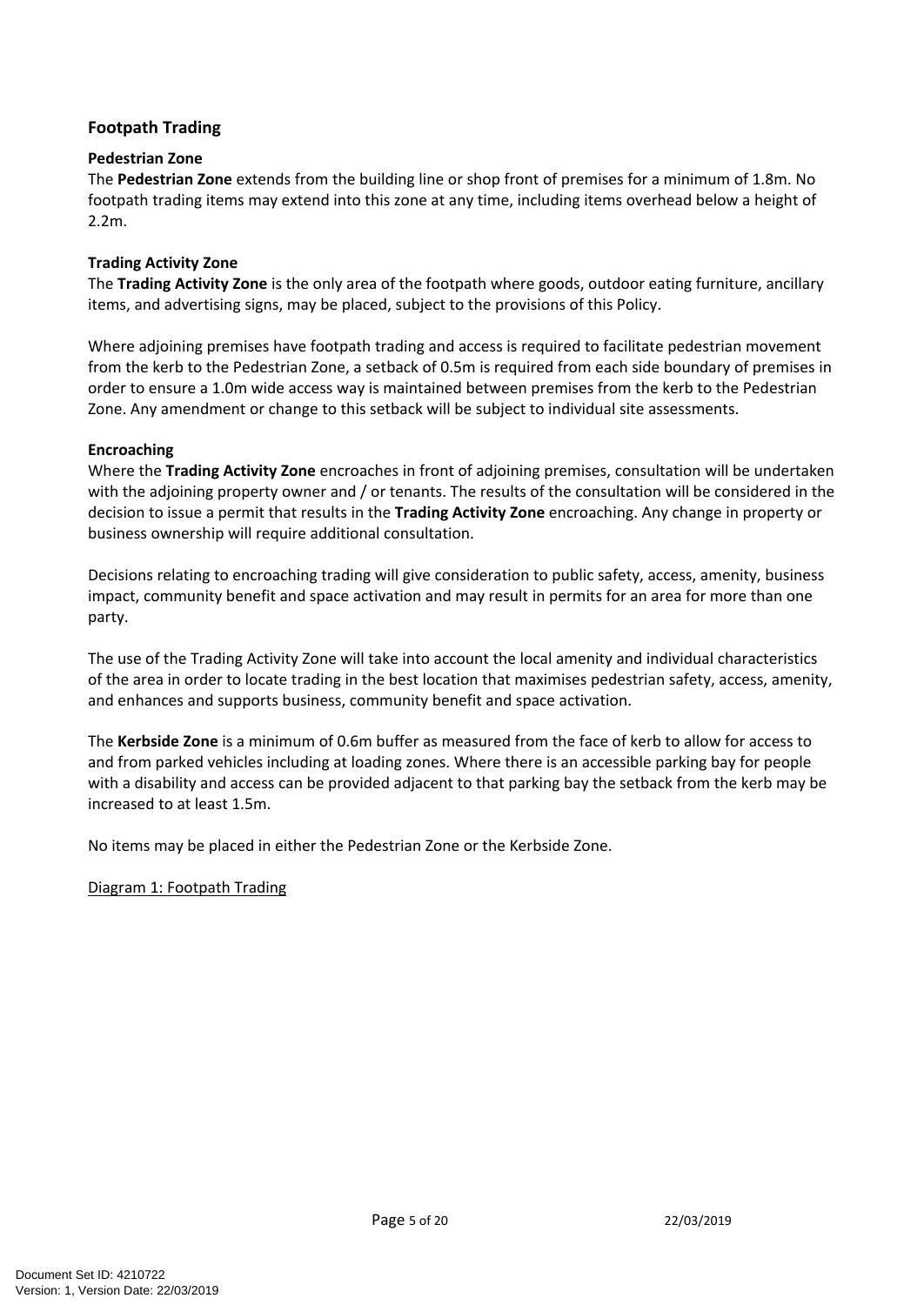| <b>PREMISES</b>          |                                     | <b>PREMISES</b>                                             |  |
|--------------------------|-------------------------------------|-------------------------------------------------------------|--|
|                          |                                     | PEDESTRIAN ZONE<br>1.8 <sub>m</sub>                         |  |
|                          | <b>CLEARWAY</b><br>1.0 <sub>m</sub> | <b>TRADING</b><br><b>ACTIVITY ZONE</b><br>(Remaining Width) |  |
| <b>KERB ZONE</b><br>0.6m |                                     |                                                             |  |
|                          |                                     |                                                             |  |

*Note: Trading Activity Zone has varying width dependant on overall width of footpath area.*

# **Footpaths less than 3.0 metres wide**

Footpaths of less than 3.0m wide may not be suitable for footpath trading. Any proposed trading will be subject to individual site assessments and may suit goods display only.

# **Shoreline Trading**

Where shop fronts and subsequent shore lines are staggered and where the safety of pedestrians and access by all persons may be better achieved if trading is kept along the shoreline, the following definitions apply.

The **Kerbside Zone** is a minimum of 0.6m buffer as measured from the face of kerb to allow for access to and from parked vehicles including at loading zones.

Where there is an accessible parking bay for people with a disability and access can be provided adjacent to that parking bay the setback from the kerb may be increased to at least 1.5m. No items may be placed in either the Pedestrian Zone or the Kerbside Zone.

The **Pedestrian Zone** extends from the Kerbside Zone for a minimum of 1.8m. No footpath trading items may extend into this zone at any time, including items overhead below a height of 2.2m.

The **Trading Activity Zone** extends from the shop front to the pedestrian zone and is the only area of the footpath where goods, outdoor eating furniture and ancillary items, and advertising signs, may be placed, subject to the provisions of this Policy.

Where the footpath trading permit **Trading Activity Zone** encroaches in front of adjoining premises, consultation will be undertaken with the adjoining property owner and or tenants. The results of the consultation will be considered in the decision to issue a permit that results in the **Trading Activity Zone** encroaching. Any change in property or business ownership will require additional consultation.

Consultation will aim to give consideration to public safety, access, and amenity, business impact, community benefit and space activation and may result in permits for an area for more than one party.

The use of the Trading Activity Zone will take into account the local amenity and individual characteristics of the area in order to locate trading in the best location that maximises pedestrian safety, access, amenity, and enhances and supports business, community benefit and space activation.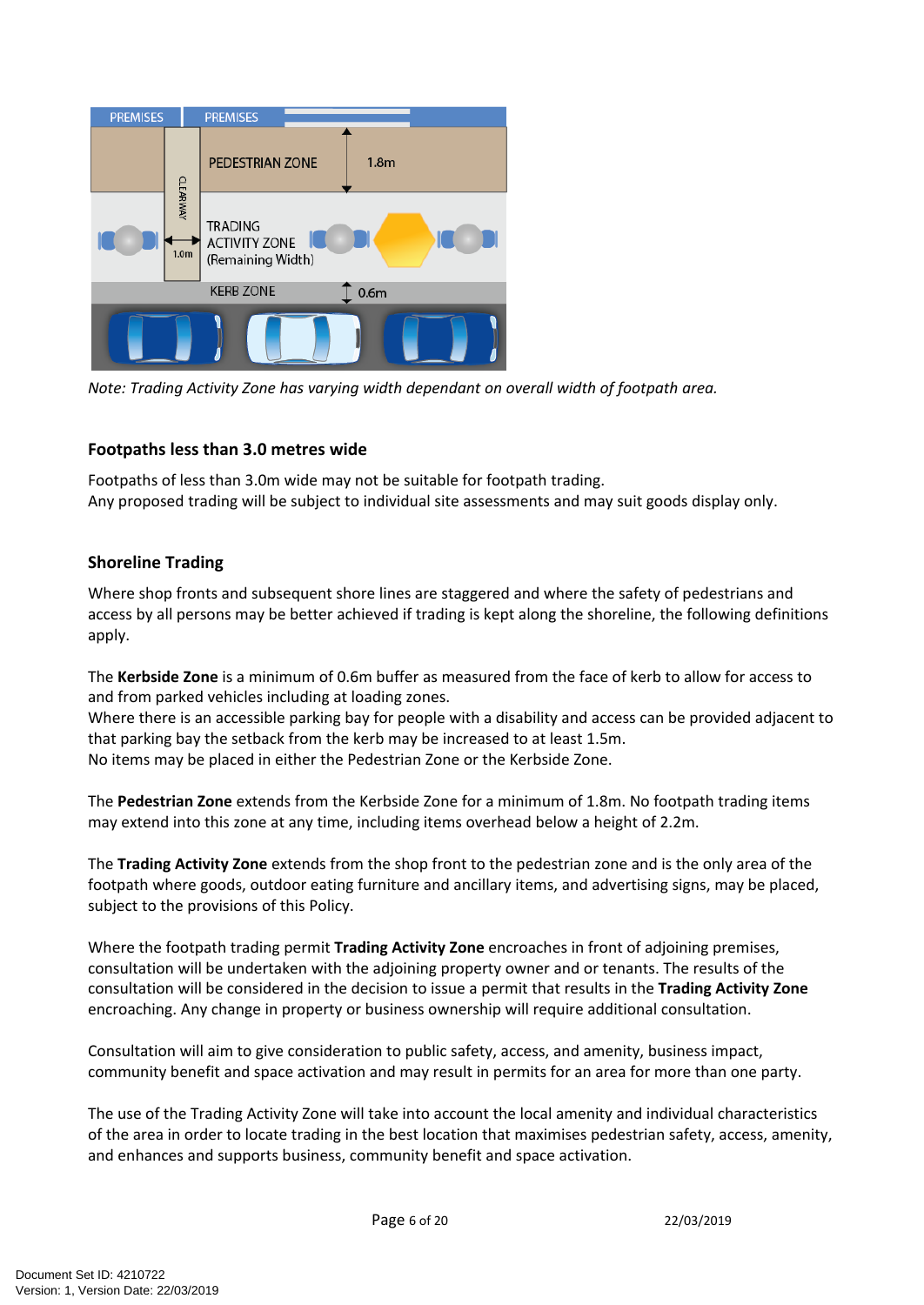#### Access and Safety Requirements

Pedestrian access along the pavement is to be maintained by the provision of at least 1.8 metres of clear pathway along the full street length of the defined area.

Where shoreline trading is permitted an alternate shoreline must be created by providing:

- a solid barrier commencing at ground level and at least 0.9m high
- which provides at least 30% luminance contrast with the footpath (such contrast can be gained by avoiding using tones in the red-green spectrum and instead using yellow against a darker background and black against a paler background).

Where there are adjoining premises trading along the shoreline, consideration will be given to aligning the trading areas to ensure that a continuous path of travel is maintained for pedestrian safety.

Shoreline Trading:



*Note: Trading Activity Zone has varying width dependant on overall width of footpath area.*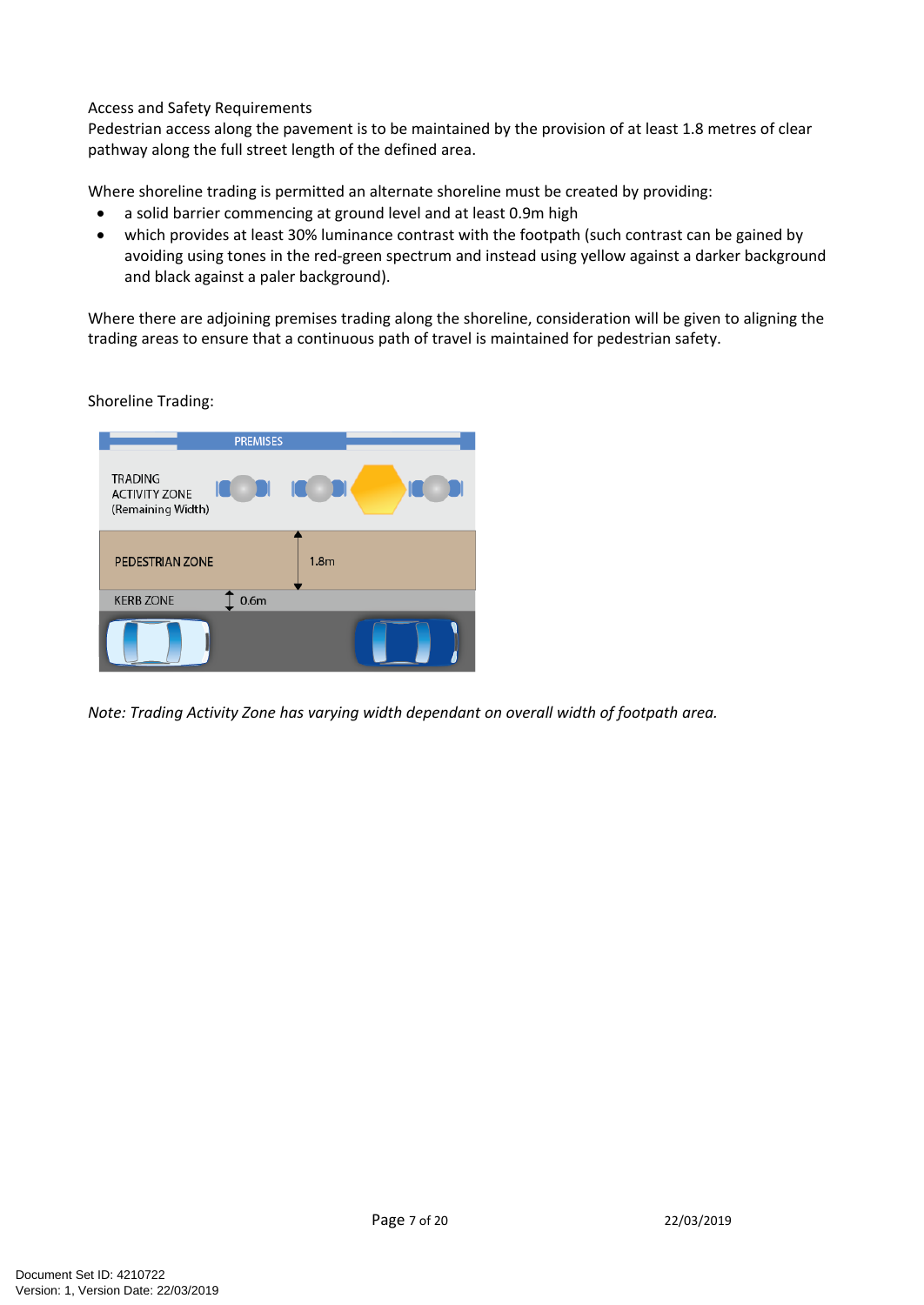## **Corner Locations**

In order to protect the safety of pedestrians and motorists, no items may be placed within 2.0m of an intersection of building lines without the approval of Council's Traffic Management Section.

If shoreline trading is permitted with proximity to a corner location then no items may be placed within 3.0m of an intersection

Any proposed site which abuts a corner must take account of retention of an adequate view of the roadways in all directions for road users and pedestrians in the vicinity of the site.

Corner Location



# **Safety Barriers**

All applications for footpath trading will be subject to the provision of safety barriers as determined by Council's Traffic Management Section

Barriers must take the form of safety rated Energy Absorbing Bollards (EAB's) mounted near the kerb. A risk assessment matrix is applied to determine if EAB's are required. If it is determined that there is a requirement for EAB's then footpath trading cannot commence until the safety barriers are installed.

EAB's must be installed to prevent the incursion of road vehicles on the pavement at any proposed site which abuts or is in the vicinity of a road or laneway of any type. If appropriate safe views or incursion prevention cannot be achieved by any applicant, a Permit is to be denied.

Other devices may be permitted at the discretion of Council's Traffic Management Section, upon application and subject to providing equivalent or better protection from vehicular incursion than EAB's.

Barrier design and installation must allow pedestrian access between the units and as far as possible blend in with the physical attributes of the site and subject to Council Design guidelines and colours.

EAB's shall be installed by Council and subject to the permit and or renewal fees or installation fees as specified on the application form and or Council's fees and charges register. The EAB's design, colour and specifications will be subject to Council approval.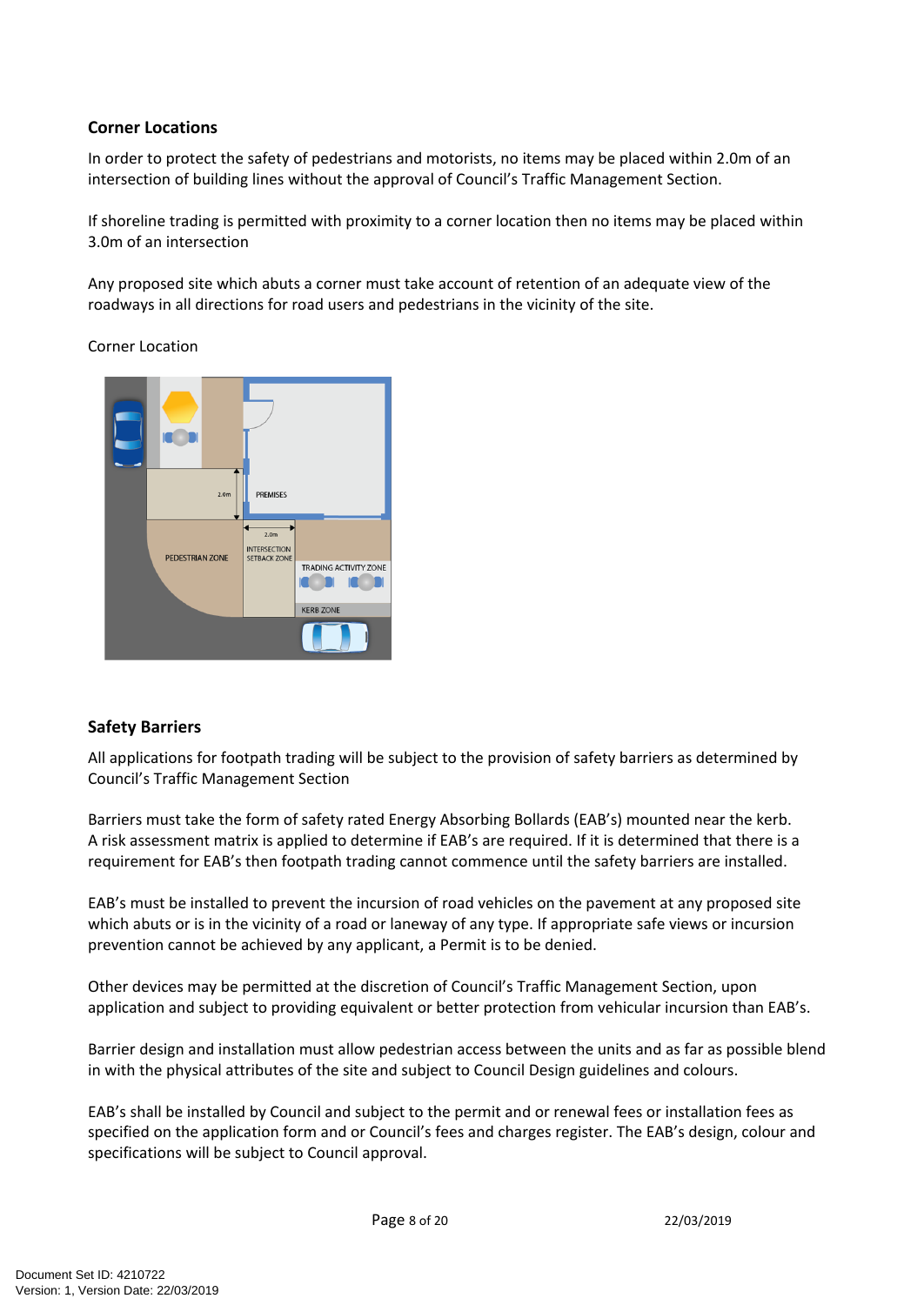# **Authorisations**

For the purposes of footpath trading all items shall be moveable and be removed from the footpath when trading ceases. Any item that is intended to be fixed to a footpath, or that permanently overhangs a footpath area requires Council's Authorisation. Examples include:

- a fixed sign
- verandah
- sails
- encroachment by a building
- permanent structures such as screens or planter boxes

Authorisations are issued under Section 221 of the Local Government Act and are subject to additional fees as specified on the application form and Council's fees and charges register.

# **Development Controls**

In addition to requiring consent under the Local Government Act, the establishment of an outdoor dining area may require Development Approval (both Provisional Development Plan Consent and/or Provisional Building Rules Consent) under the Development Act 1993.

If the establishment of an outdoor dining area constitutes a change in land use, it requires Provisional Development Plan Consent. The erection of some fixtures such as blinds, other awnings and screens may also constitute building work for the purposes of the Development Act and therefore will require approval.

Any application for a change in land use and/or building work will be considered in accordance with the Development Plan policy of the Council and will address such matters as the provision of car parking, pedestrian access, and safety for patrons, pedestrians and motorists.

All applications are referred to Development Services for assessment.

## **Car Parking Fund Contributions**

Footpath trading applications relating to dining and the addition of tables and chairs to a business requires the application to be considered by Development Services. The increased seating capacity has an impact on the required car parks for that business and dependant on their locality may trigger a payment to the car parking fund.

The car parking contribution fund fees are as specified on the application form and or Council's fees and charges register.

## **Liquor Licensing**

The consumption of liquor is not permitted without the relevant approvals from Consumer and Business Services. Please refer to the following site: ([https://www.cbs.sa.gov.au/liquor-and-gambling-licenses/apply](https://www.cbs.sa.gov.au/liquor-and-gambling-licenses/apply-for-a-new-liquor-or-gaming-licence/)[for-a-new-liquor-or-gaming-licence/](https://www.cbs.sa.gov.au/liquor-and-gambling-licenses/apply-for-a-new-liquor-or-gaming-licence/) )

Approval for the consumption of liquor will not be granted in the Permit without approval from Consumer and Business Services.

## **Noise**

The impact of noise from foot path trading can be a concern where the activity is proximity to residential premises and trading is occurring outside of common trading hours. The trading hours may be addressed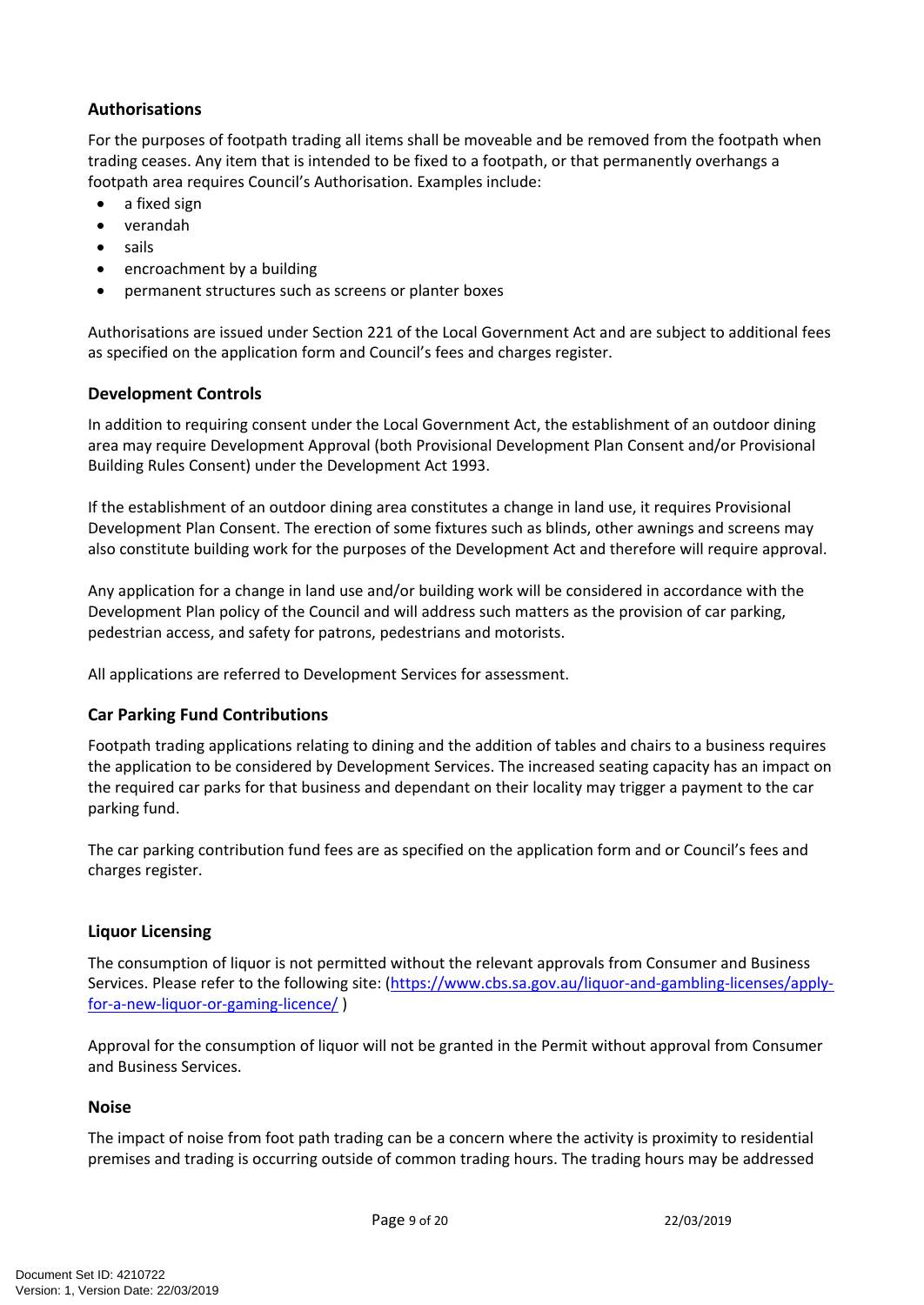thorough development approvals, however the permit conditions can also address and restrict hours of activity if noise nuisances are identified once trading begins.

Subject to Development Planning and other controls along with the conditions of the permit, if footpath trading times are proposed outside of 8am to 7pm and the business is within 50 metres of residential premises, the application will require notification of any affected residential premises before the permit can be considered. The notification process will be conducted before the application for a permit can be considered and subject to additional fees (as specified on the application form and Council's fees and charges register.)

Noise nuisances can also be subject to the provisions of the Local Nuisance and Litter Control Act 2016.

# **Smoking**

From 1 July 2016, smoking was banned in outdoor dining areas in South Australia under section 52 of the Tobacco Products Regulation Act 1997 and this includes outdoor dining areas. The new law is designed to protect the community from exposure to potentially harmful tobacco smoke and increase the comfort and enjoyment of outdoor dining areas for all patrons.

Smoking relates to any ignited tobacco product or non-tobacco product and includes smoking from a cigarette, pipe, water pipe or any other smoking device. Water pipes are also known as shisha, sheesha, hookah, nargila, argileh, hubble bubble and goza.

Dedicated smoking areas can be established for the purposes of smoking and drinking, including coffee, and or the consumption of snack foods. Snack food includes foods such as potato crisps, nuts, chocolate bars and pre-packaged biscuits. Sandwiches and hot chips are not considered to be snack food.

Any smoking area must be physically separated from the dining area and not create a nuisance to pedestrians and other footpath trading areas.

The use of water pipe or any other similar smoking device, alternatively known as shisha or sheesha and other names, are not permitted on footpath trading areas due to the excessive smoke created and usual long term duration of the activity. This can result in potential impacts on health and nuisance impact on pedestrians and others in general proximity to the area.

Approval for a dedicated cigarette smoking area (other than water pipe or any other similar smoking device) is subject to site specific assessment by officers and any identified or potential impact or nuisance on adjoining properties or the pedestrian zone. Public consultation may be required for any dedicated smoking area with priority given to non-smoking environments.

# **Dogs in Outdoor Dining**

Under the provision of the Food Act 2001 and Food Safety Standards (standard 3.2.2 Clause 24) a food business must permit an assistance animal in areas used by customers, and a food business may permit a dog that is not an assistance animal to be present in an outdoor dining area.

Dogs that are not assistance dogs should be:

*(a)* under the control of a person who is present in the outside area;

*(b)* restrained by a lead that is not more than 2 metres in length;

# **Public Infrastructure**

A minimum clearance of 1000 mm, or less if permitted by Council, shall be provided from any existing street furniture or other infrastructure on or adjacent to the footpath, including but not limited to seats;

Page 10 of 20 22/03/2019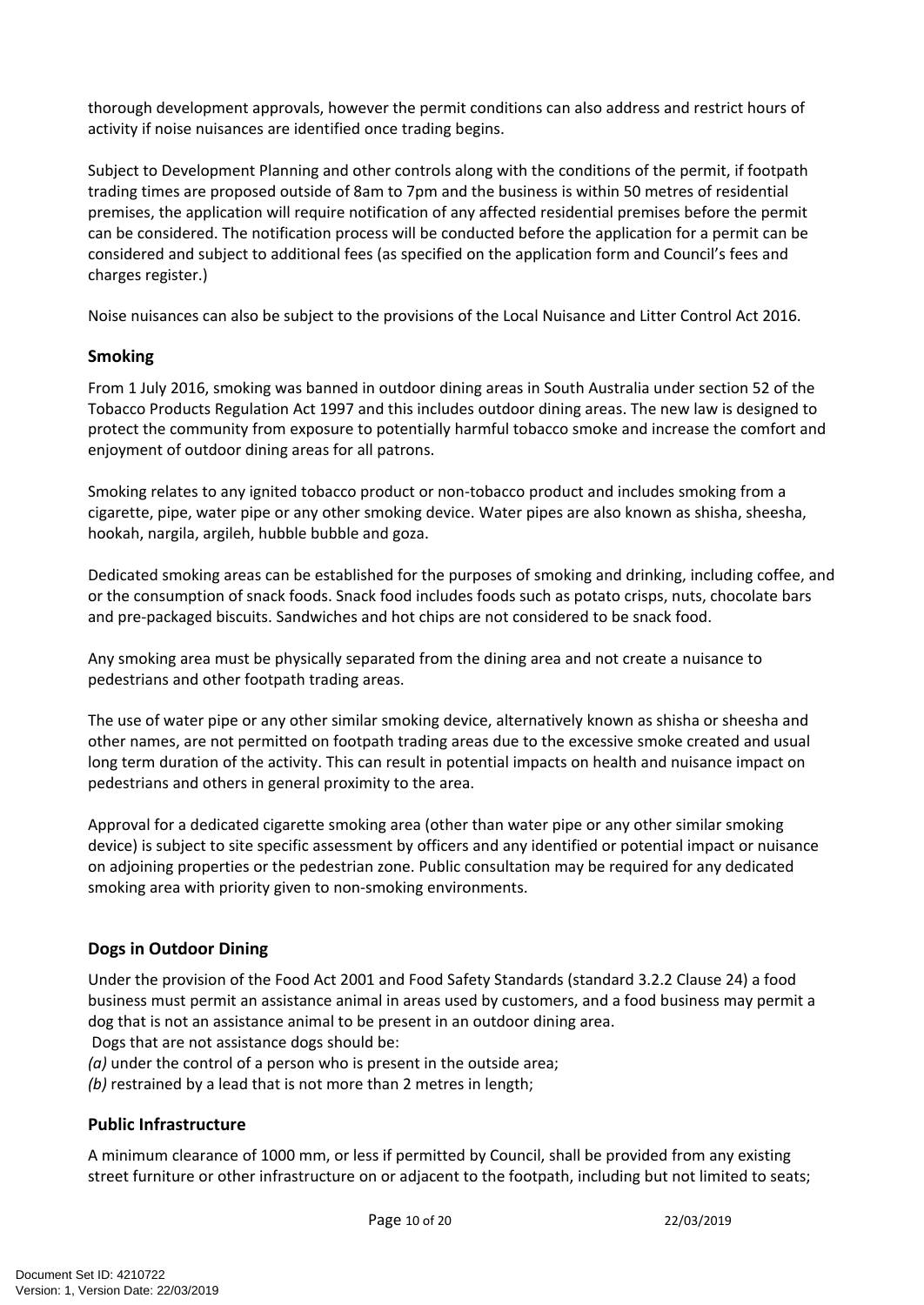benches; bollards; litter bins; bike racks; post boxes; telephone boxes; service pits; public transport stops/taxi ranks; public transport shelters; loading zones; parking meters; traffic signal boxes; fire hydrants and other emergency assets; pedestrian crossings; and street trees or shrubs.

Application may be made to Council for the relocation, at the applicant's cost, of Council maintained seats, benches or bicycle racks, in association with an application for a permit for footpath trading.

Any request for relocation of seats, benches or bicycle racks, must be accompanied by a plan showing the site for the proposed relocation of the street furniture item and a letter of no objection from the owner and occupier of the premises outside which the item is proposed to be relocated.

# **Service Authority Works and Special Events**

Service authorities or Council may require the use of a site to undertake works or maintenance works. When this, or any parade, festival or special event is scheduled, it will be normal practice to give at least seven days notice of the requirement to remove any item from the footpath.

In an emergency or where maintenance works are considered to be urgent, sites may need to be cleared immediately.

Permit holders will be responsible for the movement of all items and any associated costs.

## **Evidence of a Permit**

Any business that is permitted to undertake a commercial activity on the footpath adjacent to that business must be able to produce a copy of the current permit to an Authorised Officer upon request.

The permit may include the permit number, date of issue and a summary of the items permitted to be placed on the footpath.

## **Reinstatement**

Any damage to footpaths or alterations undertaken must be reinstated by the permit holder at their costs and to Council's specifications or the permit holder will be responsible for reimbursing Council for any reinstatement works.

## **General Conditions for Footpath Trading**

Please refer to Attachment 1 of this Policy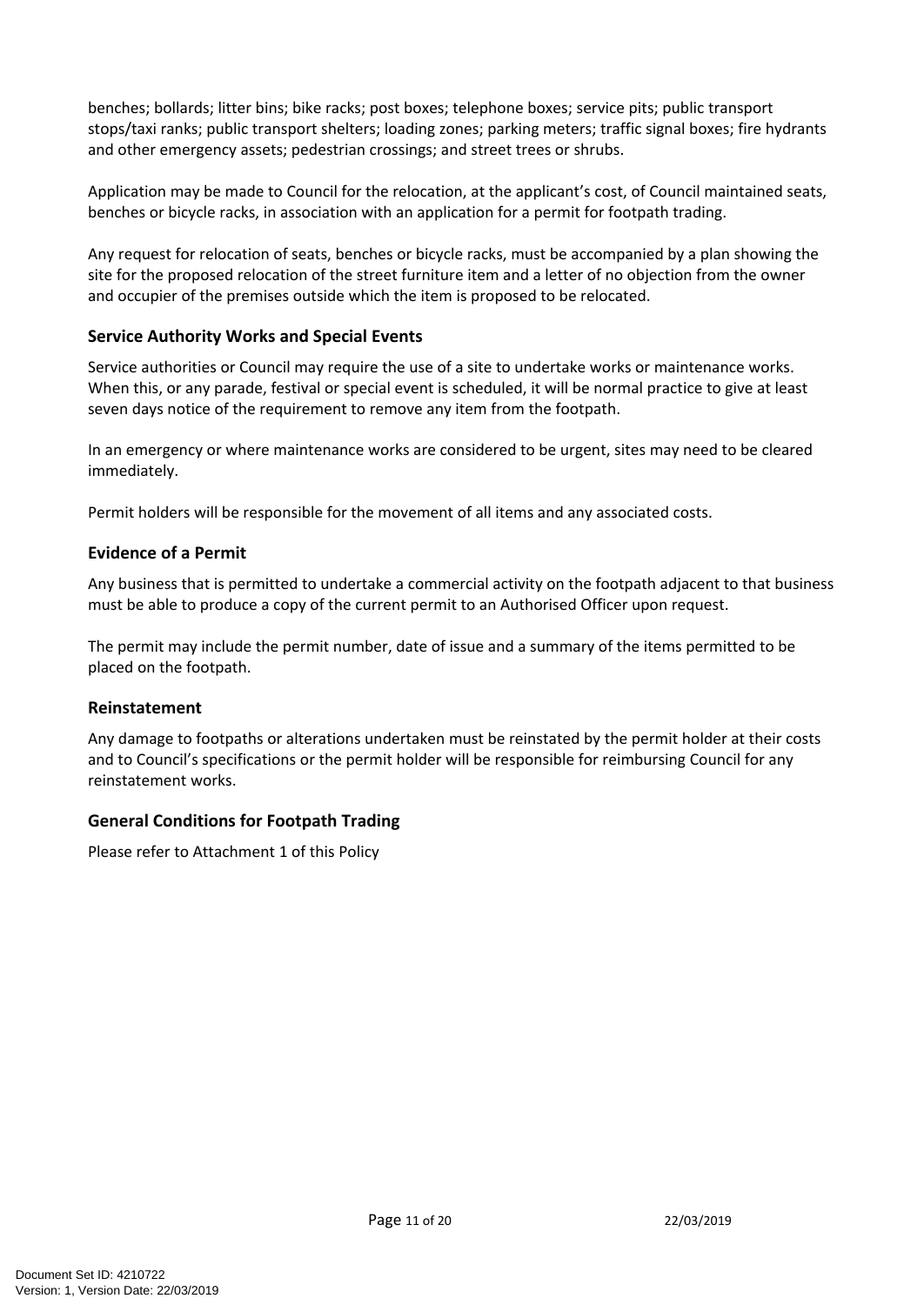# **Administration of the Policy**

## Applying for a Permit

Pursuant to Section 222 of the Local Government Act 1999, a permit is required for the use of streets, roads and road related areas (footpaths) held in Council's care for use for business purposes. Local government is also empowered to make the granting of a permit subject to conditions.

## 1) Apply

To apply for a permit an applicant must complete and sign the Footpath Trading Permit application form.

## 2) Assess

Staff undertake assessment, consult with the applicant and refer and consult with other Sections of Council and process the application. Other relevant areas include:

- Traffic Management to assess EAB requirements and any other traffic management issues,
- Technical Services Design and Civil Infrastructure Construction to assess the design and install of EAB's, and the costs for installation and to schedule install if approved.

• Community Services to assess Disability Access issues for applications that do not meet required parameters,

- Property Services only if fixed items are proposed to assess any requirements for authorisations and implement that process with the applicant,
- Development Services all applications are referred for assessment against previous approvals.
- Environmental Health only for new applications associated with new food business start-ups or change of ownership.

In considering an application for Footpath Trading , Council shall have regard to the requirements under the Local Government Act, the specific and general requirements specified in this Policy and the specific local conditions relevant to the application, including

- a) the width of the footpath;
- b) the location of existing trees, street furniture or other public infrastructure;
- c) proximity to major roads, speed of road, disabled parking bays, loading bays, loading zones, clearways, and parking angles;
- d) the likely number of pedestrians, at particular times of day; and
- e) the location of nearby residences.

## 2) Notification

Before a permit is granted for the first time, or after a change of business use, Council may give notice of the application to persons who may be affected by the granting of a permit which will entitle those persons to make a submission which must be considered by Council before a determination is made on the application.

3) Issue Invoice and Permit or Refusal and Cancellation

Invoice and Permit - Staff will issue an invoice for all required fees and upon payment and presentation of insurance documentation, issue the permit.

Council may issue a permit in accordance with an application as submitted, or with modifications and with or without special conditions.

Refusal or Cancellation - Council may refuse to issue a permit, refuse to modify the conditions of an existing permit or cancel a permit if:

a) any requirements of this Policy are not met;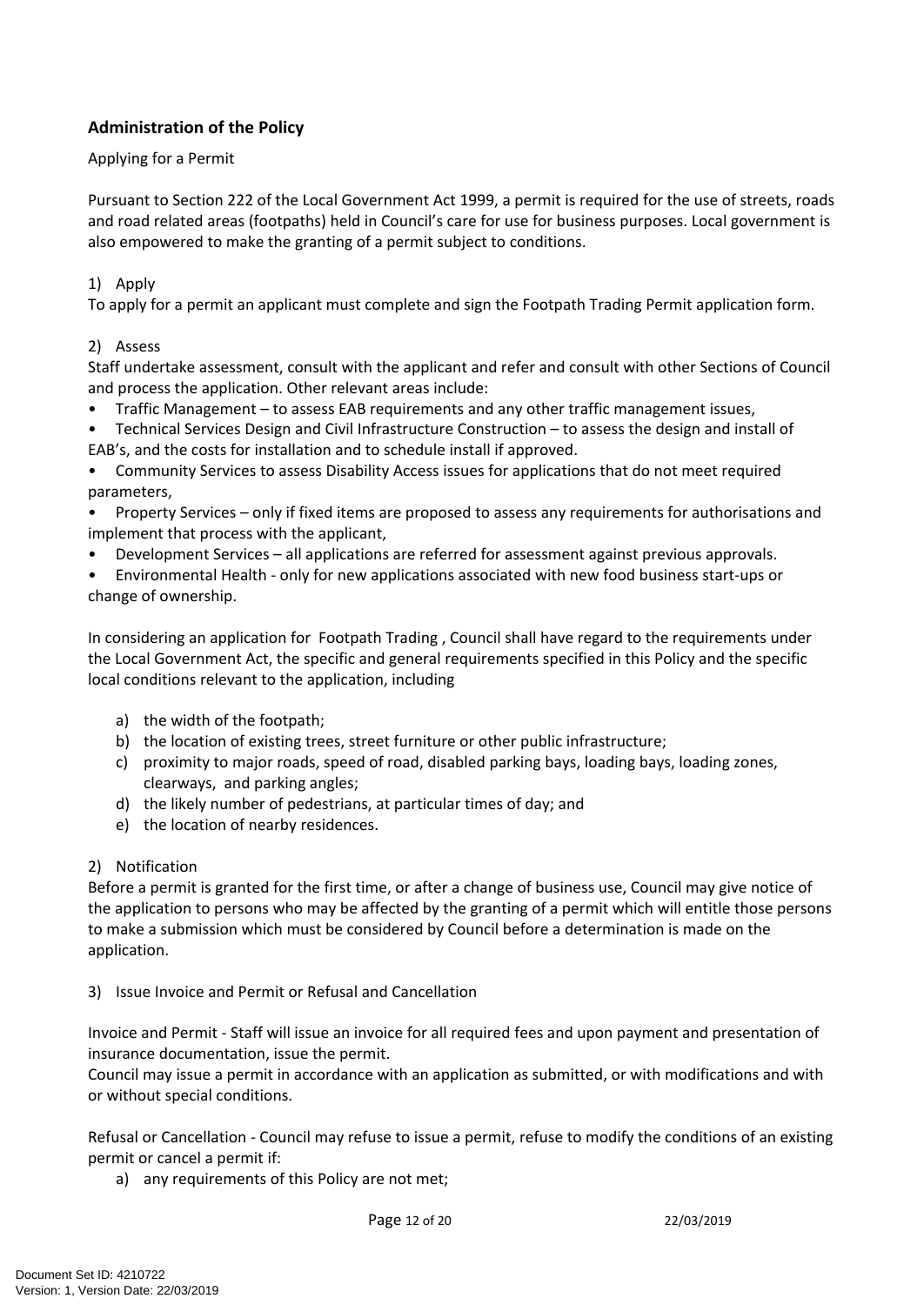- b) the sight and access of drivers, cyclists or pedestrians is interfered with so as to create a hazardous situation;
- c) there is likely to be detriment to the amenity of the area,
- d) personal safety is likely to be compromised,
- e) any existing permit conditions have not been complied with and there has been a failure to comply with any notice served, or
- f) the permit holder fails to maintain the stipulated minimum public liability insurance.

#### **Fees and term**

Fees and charges for footpath trading are determined by Council annually and provided in the fees & charges register and updated on the application form. Fees are subject to review and change annually or more frequently if so required and approved by Council.

Unless otherwise specified on the permit, the permit term shall expire one year from the date of issue, except in those instances where it is withdrawn by Council prior to the expiry date.

Permits are not transferable. A new permit must be obtained if the proprietorship of a business changes. This may not require any additional fees until such time that the permit is due for renewal.

A permit expires if the permit holder ceases to maintain the appropriate public liability insurance or to meet any of the conditions of the agreement and this Policy.

## **Enforcement of Policy and Legislative Provisions**

Council authorised officers will check compliance with this Policy and the conditions of relevant permits on a regular basis.

Upon detection of a breach of the Footpath Trading Policy or a specific condition of any permit issued, Council will take action in accordance with the provisions of the Local Government Act as applicable.

Enforcement action may include a verbal direction or written notice to comply, an Infringement Notice or Council may impound the items on the footpath that do not comply this Policy and the conditions placed on any permit.

## **Insurance**

The applicant/permit holder shall maintain a public risk insurance policy from a reputable insurer for the minimum amount of Twenty Million Dollars (\$20,000,000.00) per claim or such other amount as the Council may reasonably require from time to time. Such policy must indemnify the permit holder for any injury, loss or damage to other persons or property arising directly or indirectly from any activity associated with the permit holders footpath trading

The applicant/permit holder must not commence any activity on said footpath/road until the applicant has provided to the Council a copy of the public risk insurance policy (a Certificate of Currency) and the permit has been issued.

The Permit holder must maintain this insurance for the duration of the permit.

## **F - LEGISLATION**

- **1.** Local Government Act 1999
- **2.** Disability Discrimination Act 1992
- **3.** Australian Standard 1428 (Parts 1 and 2) Design for Access and Mobility.

Page 13 of 20 22/03/2019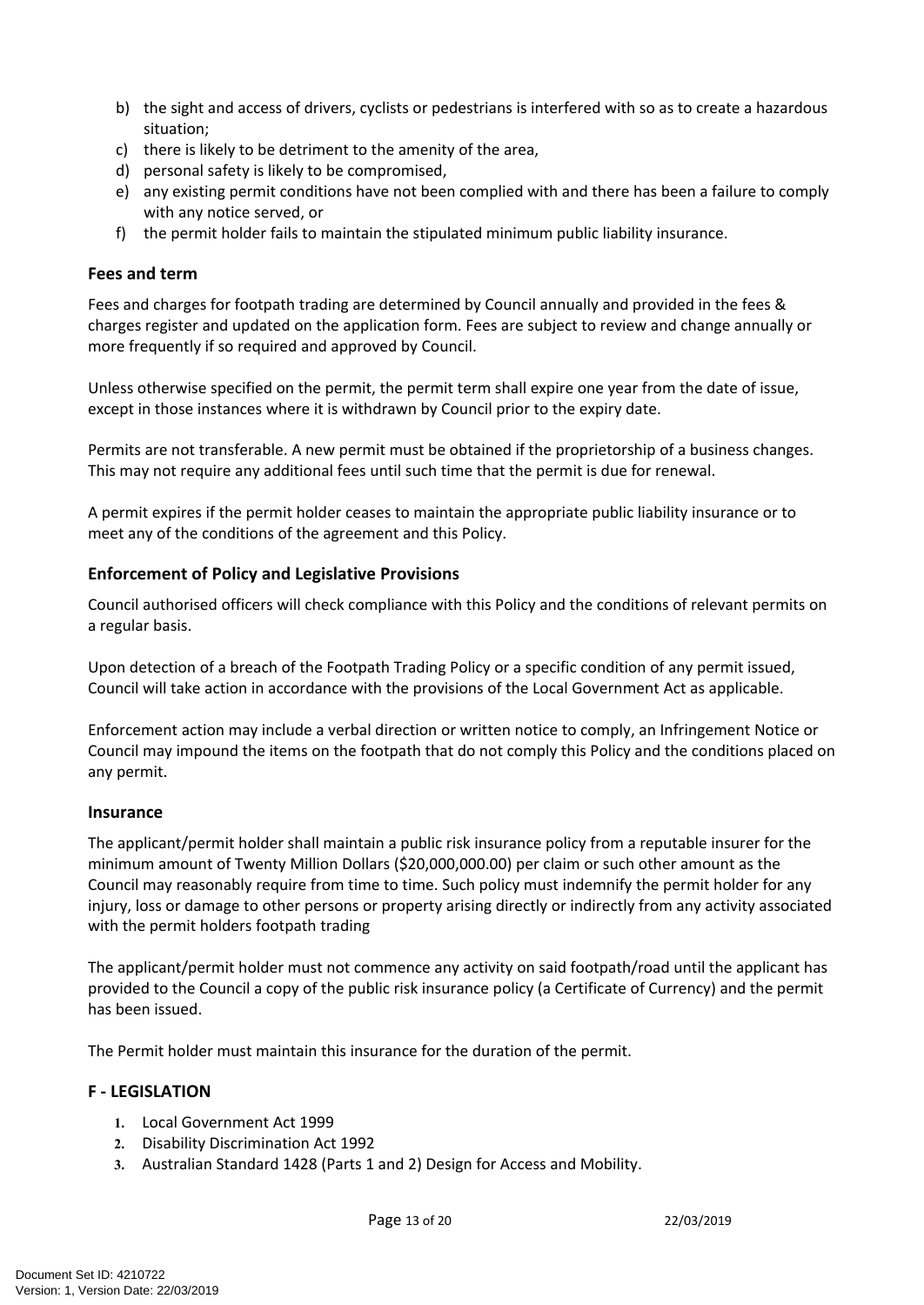## **G - REFERENCES**

- **1.** Local Government Association Outdoor Dining Background Paper
- **2.** Adelaide City Council Outdoor Dining Guidelines 2014
- **3.** City of Holdfast Bay Outdoor Dining Policy
- **4.** Banyule City Council Footpath Trading Policy
- **5.** City of Yarra Footpath Trading Policy
- **6.** <http://www.humanrights.gov.au/>

## **H - ASSOCIATED PROCEDURES**

**1.** City Of Salisbury Application for a Permit to Use a Public Road for Business Purposes.

| <b>Document Control</b> |                                |
|-------------------------|--------------------------------|
| Document ID             | <b>Footpath Trading Policy</b> |
| Prepared by             | <b>John Darzanos</b>           |
| <b>Version</b>          | 0.1                            |
| <b>Document Status</b>  | <b>Approved</b>                |
| <b>Issue Date</b>       | 24/02/2019                     |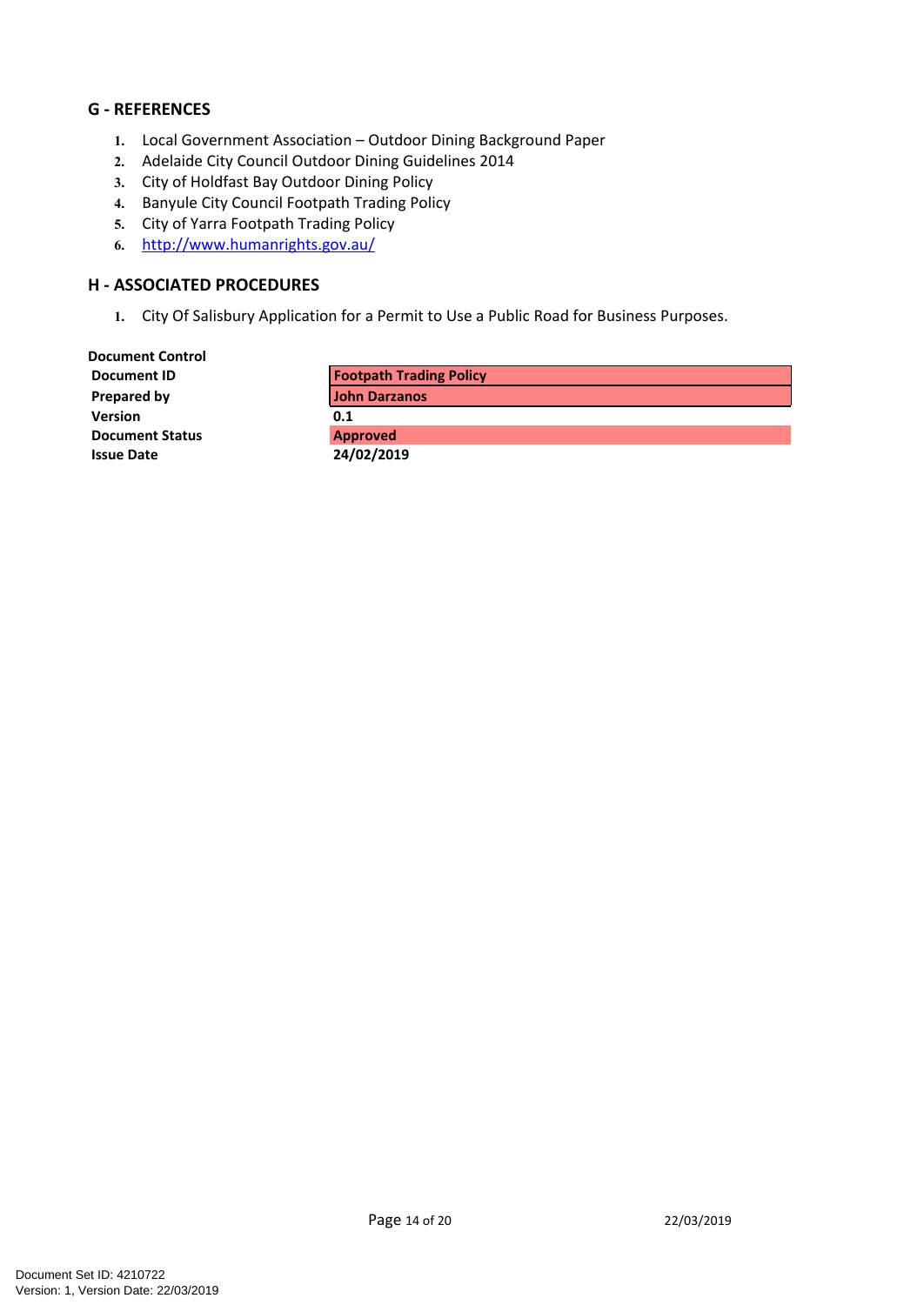# **Attachment 1**

# **General Conditions for Footpath Trading Permits**

## **Encroachments**

- 1) A setback of 0.5m is required from each side boundary of premises when there are adjoining premises that have footpath trading in order to ensure a 1.0m wide access way is maintained between premises from the kerb to the Pedestrian Zone. Where there is no additional footpath trading or there is sufficient alternate access then the trading can be up to the adjoining premises boundary.
- 2) Footpath Trading Activity Zone cannot encroach in front of adjoining premises without consultation with the adjoining property owner and / or tenants and the approval by Council within the permit.
- 3) Encroaching trading activity zone may result in permits for an area for more than one party and may be subject to special conditions.
- 4) Any change in property or business ownership or requests for footpath trading from the affected property owner will require additional consultation and the permit is subject to review and amendment.

#### **Outdoor Eating**

- 5) Any chairs, tables and ancillary items associated with outdoor eating:
	- a) may only be placed in the Trading Activity Zone of the footpath;
	- b) may only be placed on the footpath during the normal trading hours of the business to which they relate, unless otherwise approved by Council;
	- c) must be of a suitable design and in particular:
		- i) must be of a style, appearance, materials, finishes and colours which are of a high standard, attractive, durable, shatterproof, unobtrusive and complement the character of the streetscape.;
		- ii) must be uniform in style and design for each premises;
		- iii) must contrast with their background to assist people with vision impairment;
		- iv) must be portable, yet sturdy and windproof.
- 6) The permit holder must:
	- a) maintain the footpath eating area in a clean and tidy condition at all times and immediately clean up any spills and litter;
	- b) where smoking is permitted, supply each table outside with a wind-proof ashtray at all times and be responsible for cigarette ash, butts and any other litter generated by patrons of a footpath eating area;
	- c) ensure that patrons do not move tables and chairs or ancillary items from their positions and obstruct the Pedestrian Zone;
	- d) ensure that patrons do not allow pets, prams or any other personal items to obstruct the Pedestrian Zone;
	- e) ensure that food and beverages are not served to patrons standing on the footpath within the Pedestrian Zone;
	- f) ensure that no noise or other disturbance creates a nuisance or causes detriment to the amenity of the neighbourhood; and
	- g) be responsible for reimbursing Council for any reinstatement works as a result of damage to footpaths or street fixtures and furniture.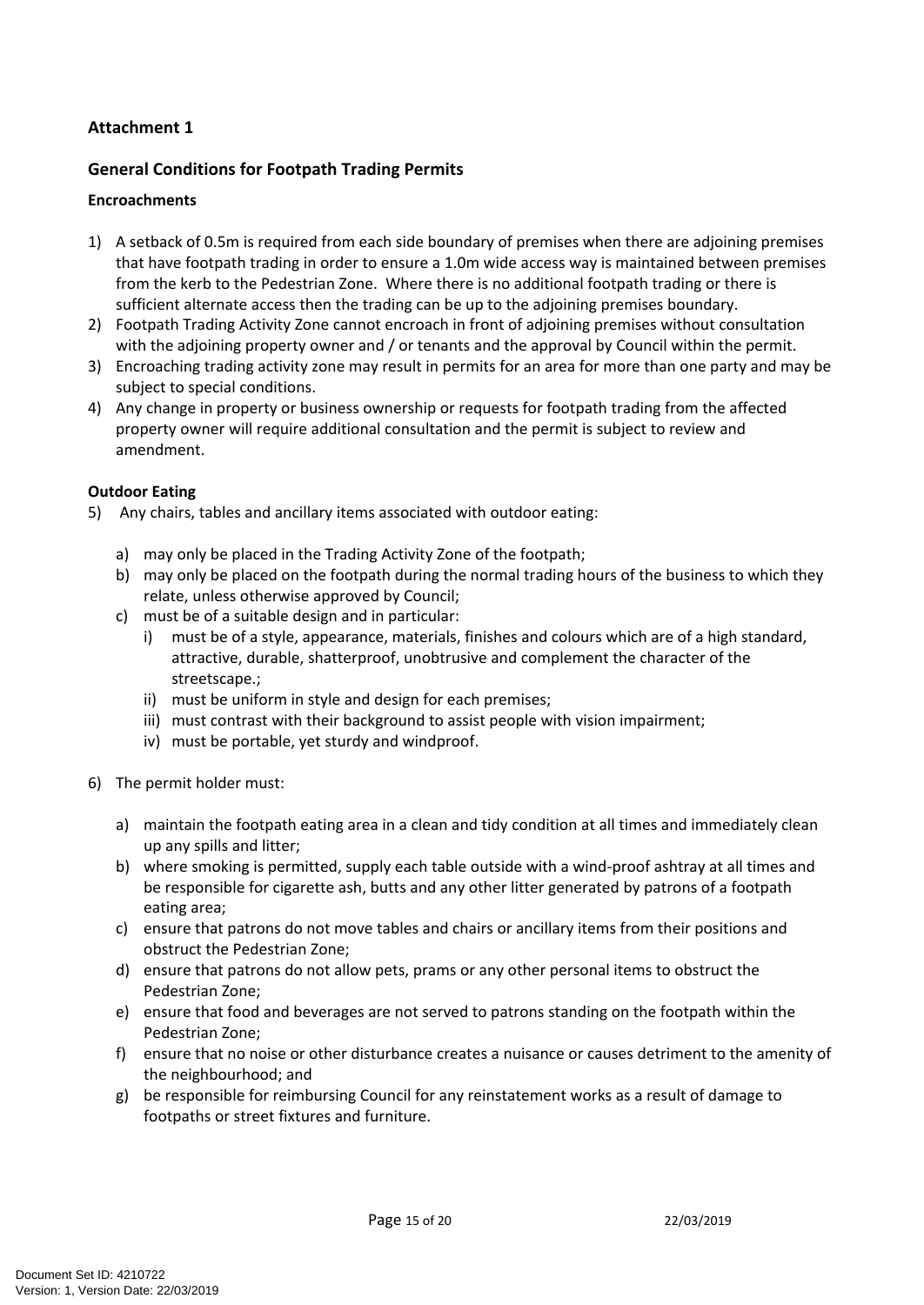- 7) A condition may be placed on a permit requiring a permit holder to place written reminders to patrons in the outdoor eating facilities on the footpath, regarding the above responsibilities, if deemed appropriate by an Authorised Officer.
- 8) Liquor is not to be sold, consumed or served within the Trading Activity Zone unless approved by Consumer and Business Services.
- 9) Any premises where alcohol is served or consumed on the footpath must have its liquor license endorsed with the footpath as part of the "licensed area" on the liquor license for those premises.
- 10) Waiting staff at premises with outdoor eating facilities on the footpath must facilitate free access by all footpath users within the Pedestrian Zone and give all footpath users priority right of way.
- 11) Separate cash registers, counter facilities or storage facilities are not permitted on the footpath.
- 12) No food or drink is to be prepared, cooked or heated in the footpath eating area except in accordance with any permit granted for temporary food premises.
- 13) The handling and serving of food and drinks to patrons within the footpath eating area must be conducted in accordance with the requirements of Food Act and Food Safety Regulations and Council's Public and Environmental Health Services Section.

# **Goods**

14) Any goods for display:

- a) may only be placed in the Trading Activity Zone of the footpath;
- b) the viewing and selection of goods on display, and the positioning of any trolleys must also be conducted within the trading activity zone
- c) may only be placed on the footpath during the normal trading hours of the business to which they relate;
- d) must not exceed a height of 1500 mm, and the width shall allow for the viewing and selection of goods on display, and the positioning of any trolleys within the Trading Zone,
- e) must be kept in a clean and tidy state, including the area around the display; and
- f) if a display of foodstuffs, this must comply with the requirements of the Food Act and Council's Public and Environmental Health Services Division.
- 15) Goods (except furniture) must be displayed on stands approved by Council, which in particular:
	- a) must be of a style, appearance, materials, finishes and colours which are of a high standard, attractive, durable, shatterproof, unobtrusive and complement the character of the streetscape;
	- b) must not have sharp, pointed, or jagged edges, corners or protrusions;
	- c) must be stable and able to withstand adverse weather conditions;
	- d) must be secured in a manner that ensures that adverse weather conditions will not create a risk for any footpath users, property or passing traffic but may not be affixed to any footpath, building, street furniture, pole or other structure;
	- e) must contrast with their background to assist people with vision impairment;
	- f) must not comprise any movable parts (e.g. spinning, flapping);
	- g) must not be illuminated externally or internally; and
	- h) must not cause any damage to the footpath surface.
- 16) Goods for display will not be permitted:
	- a) where access to a loading zone or disabled parking bay will be impeded;
	- b) where they will cause difficulty to any footpath users, including pedestrians and people exiting or accessing parked vehicles or the footpath;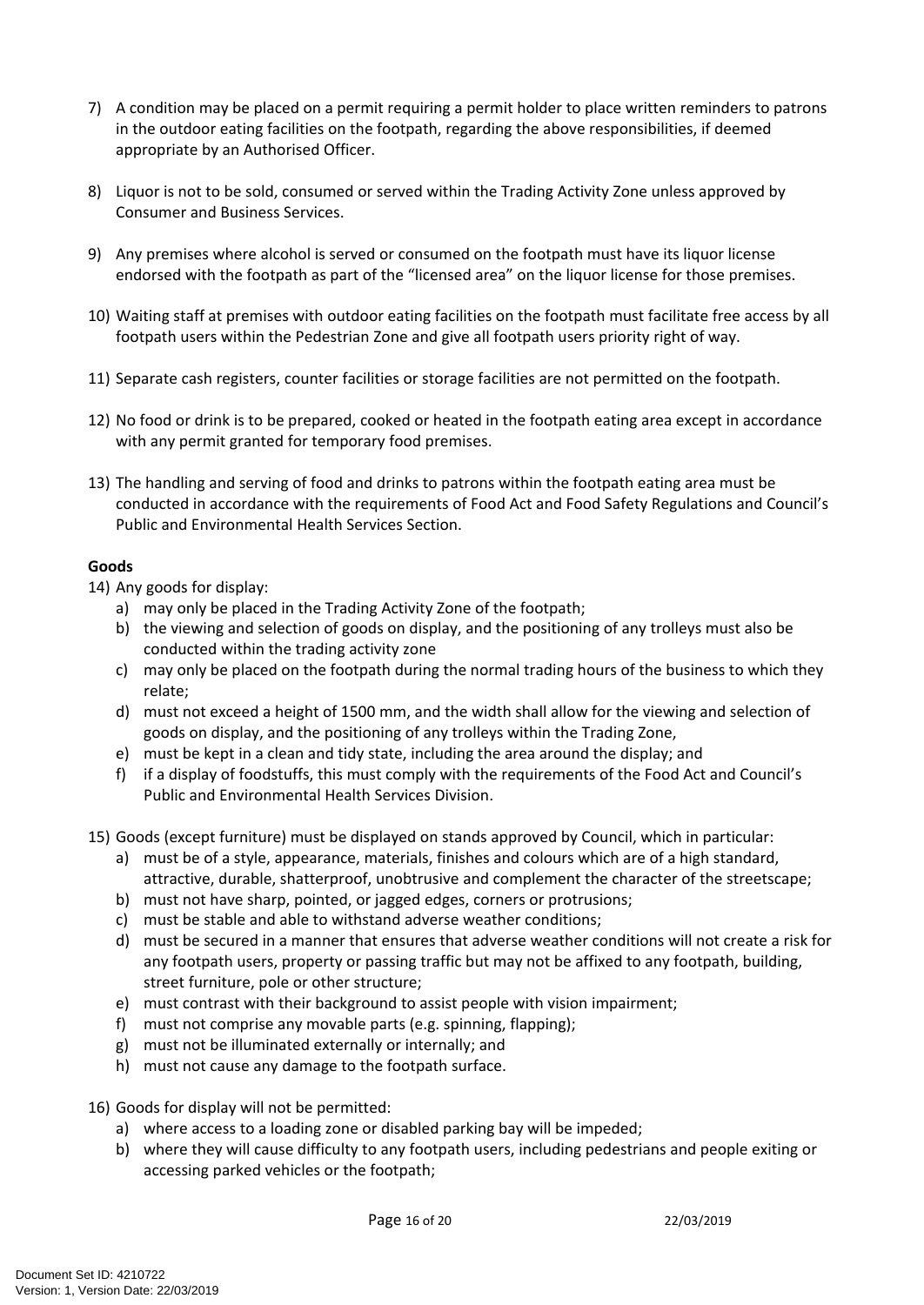c) to overhang either the kerb or Pedestrian Zone.

## **Moveable Advertising Signs**

- 17) In addition to the requirements of By Law 2 Moveable Signs, a footpath trading permit relating to moveable signs shall also comply with the following requirements:
- 18) One movable advertising sign only may be displayed for each street frontage of a business.
- 19) Any movable advertising sign:
	- a) may only be placed in the Trading Activity Zone;
	- b) may only be displayed outside of the frontage of the business to which it relates;
	- c) must not exceed 600 mm in width or 900 mm in height;
	- d) must be secured in place by a means that is not reliant on, or physically tied to any infrastructure or trees. The means by which these signs are to be secured must not extend beyond the perimeter of the permitted sign and must be of a type approved by Council. Any securing device is to be removed with the sign in accordance with permitted display times;
	- e) may only be displayed during the normal trading hours of the business to which it relates;
	- f) must contrast with its background to assist people with vision impairment; and
	- g) may only feature the business name or service provided by the business to which it relates.
- 20) Inflatable signs; portable electric signs; illuminated, revolving, spinning or flashing signs; flags and banners are prohibited.
- 21) The display of a movable advertising sign is not permitted where a business is conducting any other commercial activity on the footpath.

#### **Outdoor Speakers/Amplification equipment**

22) Permission will be required to affix speakers to a building or veranda.

- 23) Any sound or noise produced must not be annoying or cause a disturbance, which in the opinion of Authorised Officer, creates a nuisance or causes detriment to the amenity of the neighbourhood.
- 24) No sound amplification equipment or jukeboxes may be utilised in the footpath area.

#### **Outdoor Heaters**

25) Any outdoor heater:

- a) must be associated with the use of the footpath for an outdoor eating facility;
- b) may only be placed or fixed in the Trading Activity Zone; and
- c) must comply with all relevant safety standards

#### **Umbrellas**

26) Any umbrellas:

- a) may only be placed in the Trading Activity Zone;
- b) must be not less than 2100 mm high at the lowest point other than the pole and must not protrude over the kerb or into the pedestrian zone;
- c) Any moveable item that protrudes into the pedestrian zone must not be below a height of 2200mm.
- d) must be weighted and/or secured so as not to pose a safety hazard.

27) At times when it is raining, water from umbrellas must not be discharged within the Pedestrian Zone.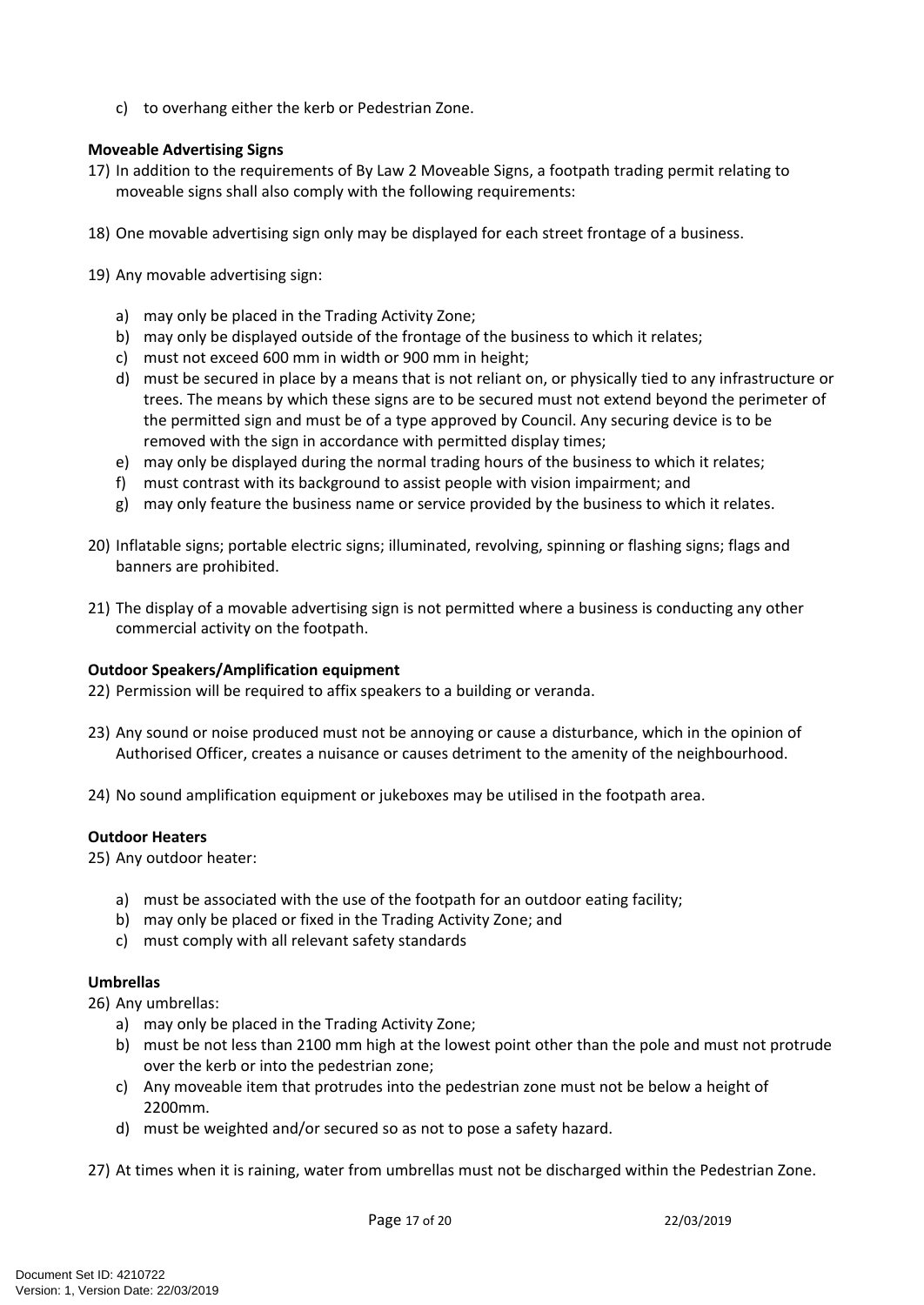28) Umbrellas may be secured to the footpath by a lock-in device. Lock-in devices will only be approved where the device lies flush with the footpath when the umbrellas are not displayed. Applications for approval for lock-in devices should be made to Council Property Services. Plans and specifications of the items will be required to be lodged with Council prior to any umbrella being placed with a lock-in device.

#### **Barrier Screens**

Barrier screens include:

- low barrier screens, which are predominantly made of canvas or vinyl;
- high barrier screens, which are usually made of clear material such as safety glass or heavy duty plastic and are fitted to the footpath by lock-in devices; and
- full-length awnings/blinds, which are commonly attached from a verandah to the footpath.

The form and construction of any barrier screen must be suitable for its functional requirements and location, taking into account prevailing weather conditions.

29) Low Barrier Screens

- a) must be associated with the use of the footpath for an outdoor eating facility;
- b) may only be placed in the Trading Activity Zone;
- c) may be no more than 1200 mm high;
- d) may only be in place during the normal trading hours of the business with which they are associated;
- e) must be placed so that the screens are stable and secure or weighted so that they will not be moved by patrons or prevailing weather.
- f) must contrast with their background to assist people with vision impairment;
- 30) High Barrier Screens
	- a) must be associated with the use of the footpath for an outdoor eating facility;
	- b) may only be placed in the Trading Activity Zone;
	- c) may only be in place during the normal trading hours of the business to which they relate;
	- d) must be at least 1500 mm high (except where the premises are located on corner), be transparent and constructed of safety glass or heavy-duty plastic;
	- e) must have a 75 mm wide band 1000 mm above the ground that contrasts with its background to provide a visual guide for all pedestrians;
	- f) must be fitted to the footpath with a lock-in device, but be removable. Applications for approval for lock-in devices should be made to Council Property Services.
- 31) High barrier screens must be removed after the normal trading hours of the business with which they are associated in order to facilitate street cleaning by vehicles.
- 32) High barrier screens may not be used for advertising other than the name of the business or unless otherwise approved.
- 33) Lock-in devices will only be approved where the device lies flush with the footpath when the barriers (or part thereof) are not in place. Applications for approval for lock-in devices should be made to Council's Property Services. Plans and specifications of the items will be required to be lodged with Council prior to any screen being placed with a lock-in device. Please refer to the Section on Authorisations for further information.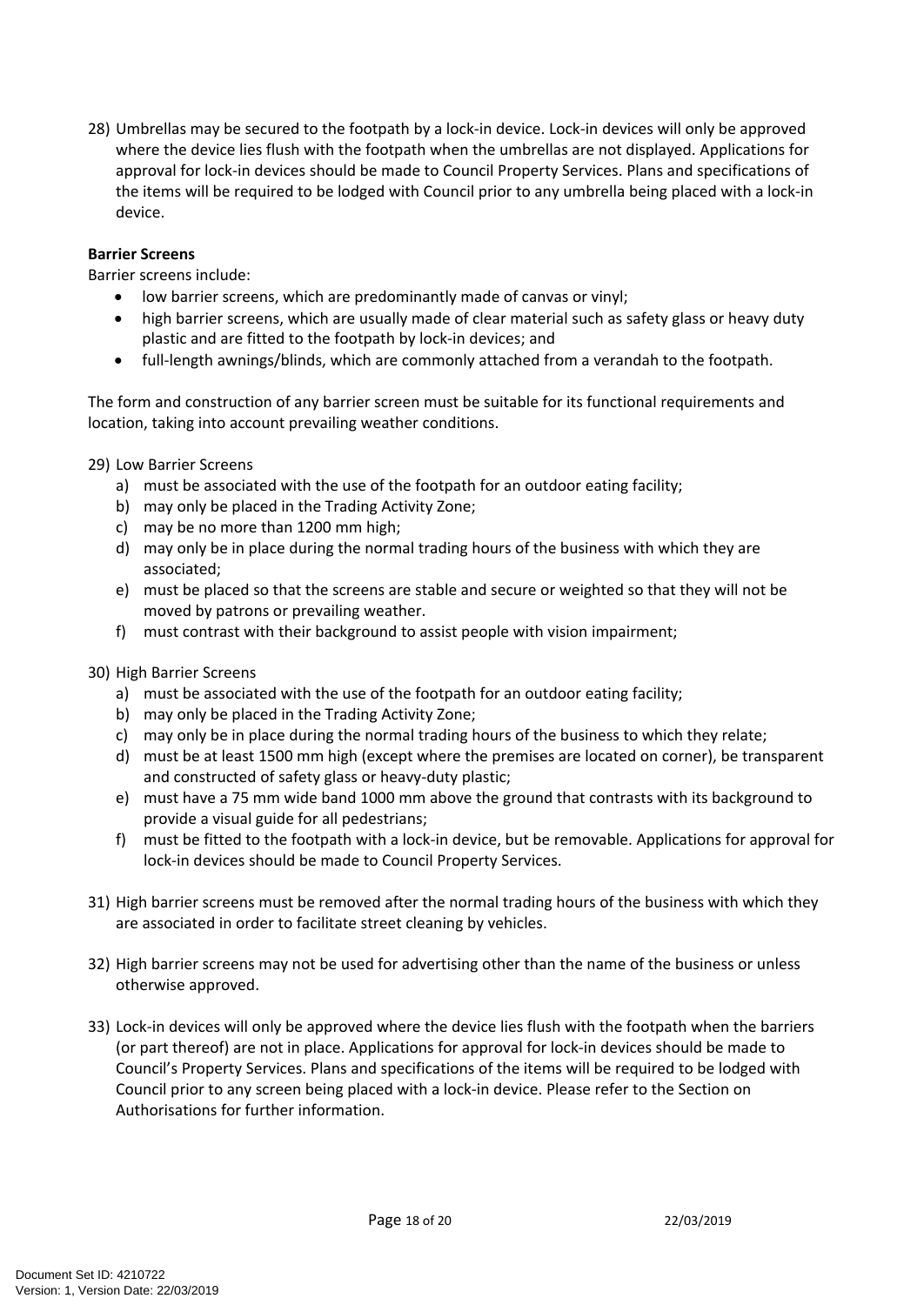- 34) Permanent screens will require a separate application for authorization under Section 221 of the Local Government Act from Council's Property Services Section. Please refer to the Section on Authorisations for further information.
- 35) Where the premises are located on a corner an application for screen will be assessed by Council's Traffic Management Section with regard to line of sight and a lower screen may be required.
- 36) Full Length Awnings/Blinds
	- a) Full length awnings or blinds may only be placed in the Trading Activity Zone.
	- b) Full length awnings or blinds may only be fitted subject to the approval and requirements of Council's Development Services Section and Council's Property Services Section.

#### **Planter Boxes**

37) Planter boxes:

- a) may only be placed in the Trading Activity Zone and plants shall not extend beyond that zone;
- b) may only be in place during the normal trading hours of the business to which they relate;
- c) must provide a positive contribution to the visual amenity of the street;
- d) must not exceed 1200 mm in height above the footpath level (including plants);
- e) must be well maintained with healthy plants of suitable form, hardiness and species
- f) must not be watered in a manner which results in the growth of mosses, algae or slime moulds; and
- g) must be free of litter, including cigarette butts.
- h) must contrast with their background to assist people with vision impairment
- i) Planter boxes may not be used for advertising purposes.

#### **Cleaning**

- 38) The permit holder is responsible for maintaining the trading area in a clean and sanitary condition at all times, and responsible for cleaning the footpath and paved surfaces and maintaining the area in a good state of cleanliness.
- 39) Some areas may only be cleaned by Council, and if soilage is attributed to the Footpath Trading then the costs may be attributed to the permit holder.

All tables, chairs, goods, displays, movable advertising signs and ancillary items must be removed and the footpath kept clear to facilitate any additional Council cleaning at times required by Council

#### **Safety**

- 40) All items placed on the footpath shall be stable, must not pose a hazard to pedestrians or road users and shall not:
- include sharp or protruding items;
- be capable of shattering;
- include moving or oscillating parts;
- include reflective items that pose a risk to traffic; or
- be located where pedestrian or driver sightlines will be obstructed.

#### **Lighting**

- 41) All foot path trading activities that occur at times of low lighting conditions or at times after sunset may require the provision of additional lighting to ensure the approved area is adequately lit and all areas visible to users, pedestrians and road users.
- 42) Additional lighting requirements will be provided by the permit holder and shall comply with any requirements or conditions by Council.